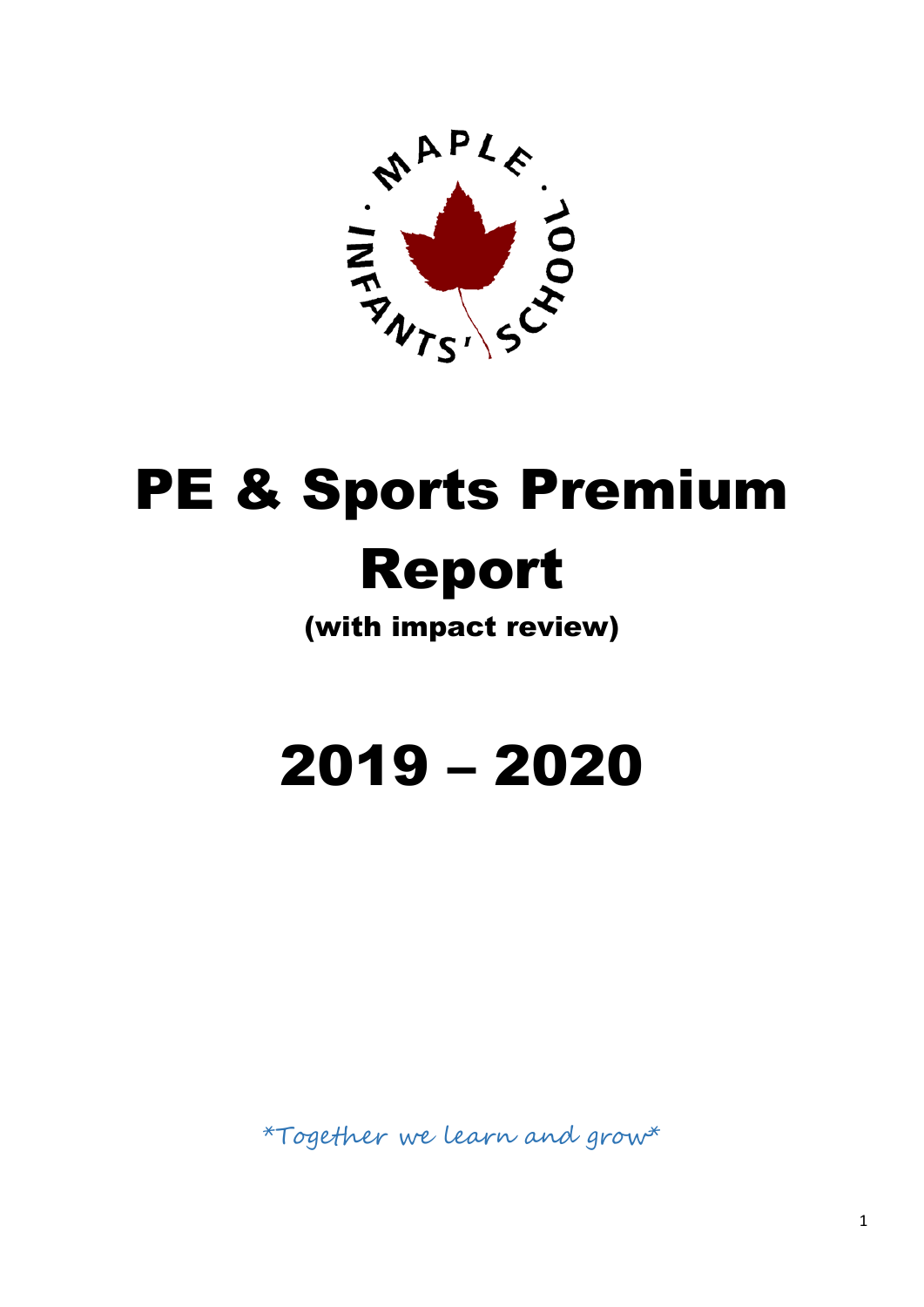## **PE and Sports Premium 2019-20**

The government has provided additional funding to each school annually since 2013 to support and improve the provision of physical education (PE) and sport. For this academic year (2019-20) the DfE have confirmed that they will match the funding provided for the previous two years in order to continue to support high quality provision of sporting opportunities for children in primary schools. The funding is ring-fenced and therefore can only be spent on ensuring that schools make additional and sustainable improvements to the quality of PE and sport they offer, although schools have the freedom to choose how they should do this. Ultimately this means that the premium should be used to:

- develop or add to the PE and sport activities that the school already offers
- make improvements now that are sustainable and will benefit pupils joining the school in future years

Maple Infants' School has received the following PE funding:

- $\cdot$  £8750 for 2013/14
- $\cdot$  £8895 for 2014/15
- £8810 for 2015/16
- £8810 for 2016/17
- $\cdot$  £17, 750 for 2017/18
- $\cdot$  £17, 770 for 2018/19
- £17,780 has been confirmed for 2019/20

*At Maple Infants' School we recognise the contribution of PE to the health and wellbeing of the children. In addition, it is considered that an innovative and varied PE curriculum and extracurricular opportunities have a positive influence on the concentration, attitude and academic achievement of all children.*

We aim to improve the quality and breadth of PE and sport provision by:

- continuing to extend our PE provision and offering a range of PE opportunities for all pupils
- continuing to deliver inclusive high quality PE sessions
- increasing opportunities for pupils to take part in competitive sporting events
- increasing staff confidence and subject knowledge
- updating resources and introducing our children to a wider range of equipment and activities

Below is a table of planned spending for 2019-20.

'Impact' boxes will be completed at the end of this academic year and will review how each area of spending has benefited children and staff at Maple Infants'.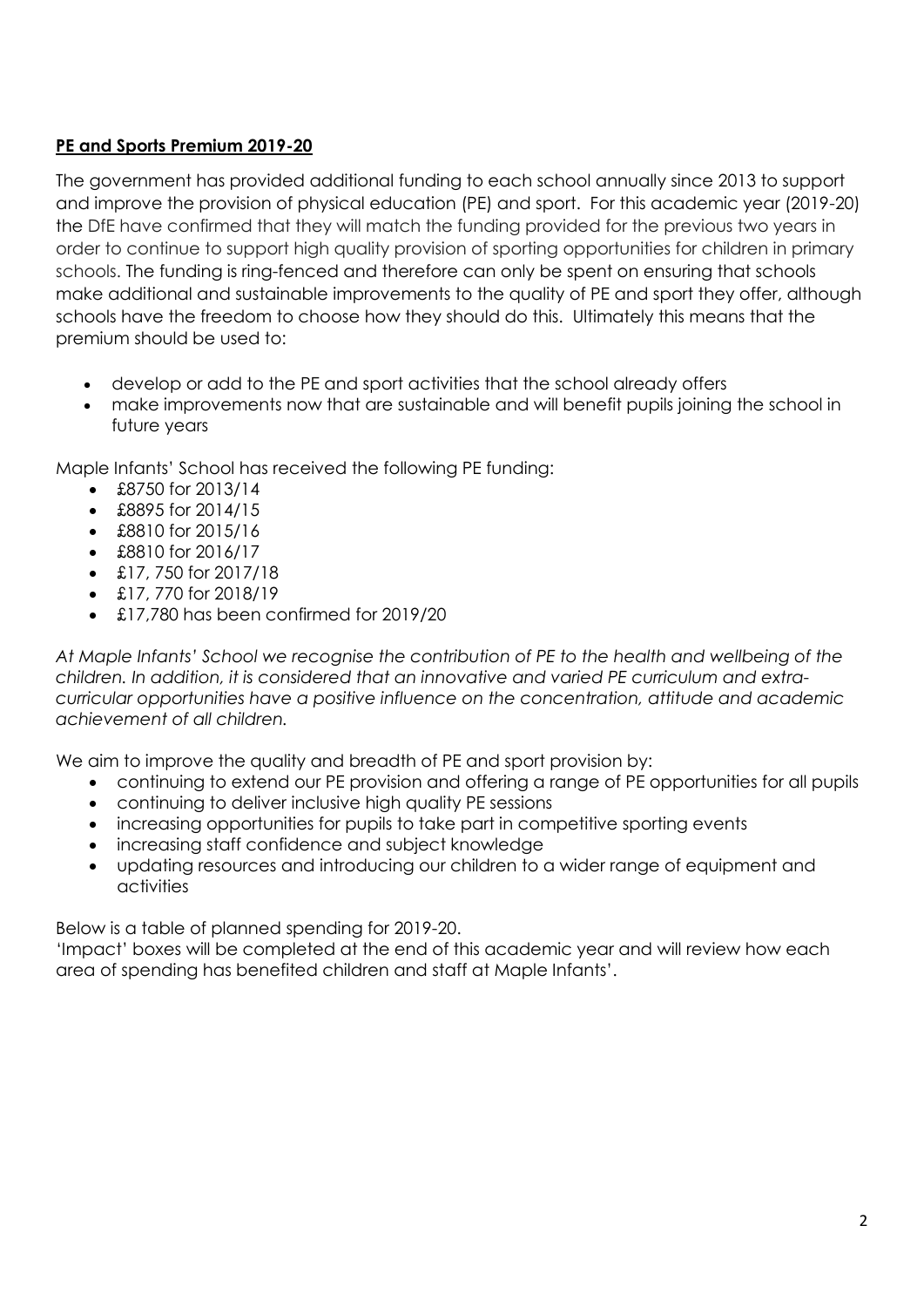| <b>Activity</b>                                                                                | Aim of provision and expected impact                                                                                                                                                                                                                                                                                                                                                                                                                                                                                                                                                                                                                  | Impact                                                                                                                                                                                                                                                                                                                                                                                                                                                                                                                                                                                                                                                                                                                                                                                                                                                                                                                                                                                                                                              |
|------------------------------------------------------------------------------------------------|-------------------------------------------------------------------------------------------------------------------------------------------------------------------------------------------------------------------------------------------------------------------------------------------------------------------------------------------------------------------------------------------------------------------------------------------------------------------------------------------------------------------------------------------------------------------------------------------------------------------------------------------------------|-----------------------------------------------------------------------------------------------------------------------------------------------------------------------------------------------------------------------------------------------------------------------------------------------------------------------------------------------------------------------------------------------------------------------------------------------------------------------------------------------------------------------------------------------------------------------------------------------------------------------------------------------------------------------------------------------------------------------------------------------------------------------------------------------------------------------------------------------------------------------------------------------------------------------------------------------------------------------------------------------------------------------------------------------------|
| <b>Kingston Schools</b><br><b>Sports Partnership</b><br><b>Membership</b><br>(KSSP)<br>£576.00 | To secure and enrich the quality and breadth of PE and<br>sport provision and to increase participation in PE and<br>Sports so that all pupils develop healthy lifestyles and reach<br>performance levels that they are capable of.<br>This will provide the Subject Leader for PE with increased<br>opportunities for CPD and networking with other PE<br>coordinators from across the Kingston borough, including<br>any feeder schools. It will also ensure that our pupils are<br>able to participate in competitive activities and access the<br>calendar for local competitions appropriate for infant<br>aged pupils within the academic year. | X 2 CPD coordinator meetings attended by the PE<br>subject leader. As new to the role these were essential in<br>understanding the responsibilities, curriculum<br>developments and liaising with other PE roles in the<br>Borough. Subject Lead now has a clear understanding<br>of how the Borough runs events and the processes in<br>place to sign Maple up to take part in them. This is<br>particularly important as there is a limit to the number of<br>events accessible to infant aged pupils.                                                                                                                                                                                                                                                                                                                                                                                                                                                                                                                                            |
| <b>Sports coach 1x</b><br>day a week for<br><b>Years 1 and 2</b><br>£7,980                     | To secure and enrich the quality and breadth of PE and<br>sport provision and make improvements now that will<br>benefit pupils joining the school in future years.<br>Every child within Key Stage 1 will access weekly coaching<br>from Pleiades Leisure which will enhance and develop their<br>skills and enrich the quality and breadth of the provision.<br>Teachers will work with coaches to develop their own<br>confidence and skills when teaching PE which will support<br>pupils within our school now and in the future.                                                                                                                | X 180 KS1 children received weekly coaching sessions<br>to enhance their experience of PE at school, they have<br>been taught some key skills and techniques to further<br>develop their understanding and ability to play sports<br>such as Hockey, Tennis and Basketball.<br>September – March. Unfortunately this had to stop early<br>due to the Covid-19 pandemic.<br>x 6 teaching staff able to use these sessions as CPD to<br>reflect on their own teaching practice and to further<br>develop their abilities. Team teaching with the coach<br>provided our Class Teachers with opportunities to use his<br>knowledge of the sports in their teaching, follow<br>examples provided and even receive professional<br>feedback. A recent survey has indicated that Class<br>Teachers feel more confident in teaching PE following<br>the support they have received from the coach. In<br>particular, this has supported staff with developing their<br>own knowledge of the terminology and techniques<br>which can enhance their practice. |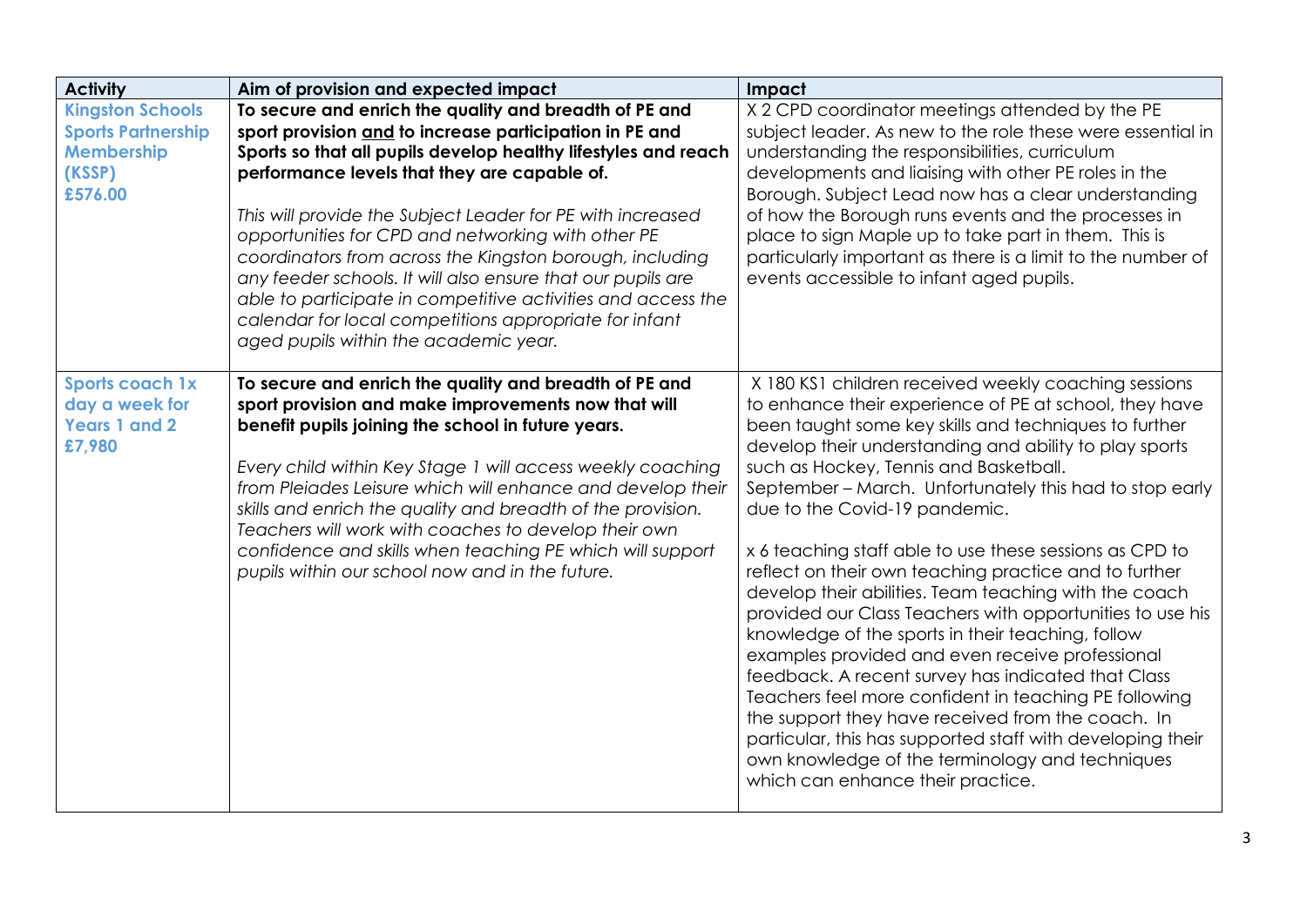| <b>Supply cover used</b><br>to release staff in<br>order for pupils to<br>take part in<br>sporting events.<br>£585 | To increase participation in PE and Sports so that all pupils<br>develop healthy lifestyles and reach performance levels<br>that they are capable of.<br>Increased participation will ensure that our pupils are able<br>to take part in a wider range of sporting activities alongside<br>other Kingston schools. | X 3 days' cover.<br>A selection of children from Y1 were able to participate<br>in the Cricket Festival which encouraged the key skills<br>needed in play activities.<br>A selection of children from Y2 were able to participate<br>in the Mini Athletics event, aimed to enhance sporting<br>competence and confidence. The children all really<br>enjoyed these events and gained a new experience by<br>attending alongside other children of their age but from<br>different settings. Many children were interested in<br>taking part in these sports again and stated that for<br>some it was their first time playing that game.<br>Maple Infants' also took part in a whole school Sports<br>Relief charity event, this encouraged the children to<br>take part in physical activities whilst developing an<br>understanding of how they can support those in need.<br>This also helped some children gain an understanding of<br>the importance of being healthy and a few found<br>enjoyment through running and began setting personal |
|--------------------------------------------------------------------------------------------------------------------|--------------------------------------------------------------------------------------------------------------------------------------------------------------------------------------------------------------------------------------------------------------------------------------------------------------------|----------------------------------------------------------------------------------------------------------------------------------------------------------------------------------------------------------------------------------------------------------------------------------------------------------------------------------------------------------------------------------------------------------------------------------------------------------------------------------------------------------------------------------------------------------------------------------------------------------------------------------------------------------------------------------------------------------------------------------------------------------------------------------------------------------------------------------------------------------------------------------------------------------------------------------------------------------------------------------------------------------------------------------------------------|
|                                                                                                                    |                                                                                                                                                                                                                                                                                                                    | goals to challenge themselves to go even further.                                                                                                                                                                                                                                                                                                                                                                                                                                                                                                                                                                                                                                                                                                                                                                                                                                                                                                                                                                                                  |
| <b>Country Dance</b><br>participation,<br>including coach<br>£0                                                    | To increase participation in PE and Sports so that all pupils<br>develop healthy lifestyles and reach performance levels<br>that they are capable of.<br>Increased participation will ensure that our pupils are able<br>to take part in a wider range of sporting activities alongside<br>other Kingston schools. | X1 CPD session attended by one member of staff.<br>Event did not take place due to Covid-19, funds to be<br>rolled over to next year's event or refunded.                                                                                                                                                                                                                                                                                                                                                                                                                                                                                                                                                                                                                                                                                                                                                                                                                                                                                          |
| <b>Purchase of PE</b><br>shed for the<br>playground,<br>including shelves                                          | To secure and enrich the quality and breadth of PE and<br>sport provision.<br>Equipment can be more readily available for staff during                                                                                                                                                                             | Objective to be rolled over to next year due to Covid-<br>19.                                                                                                                                                                                                                                                                                                                                                                                                                                                                                                                                                                                                                                                                                                                                                                                                                                                                                                                                                                                      |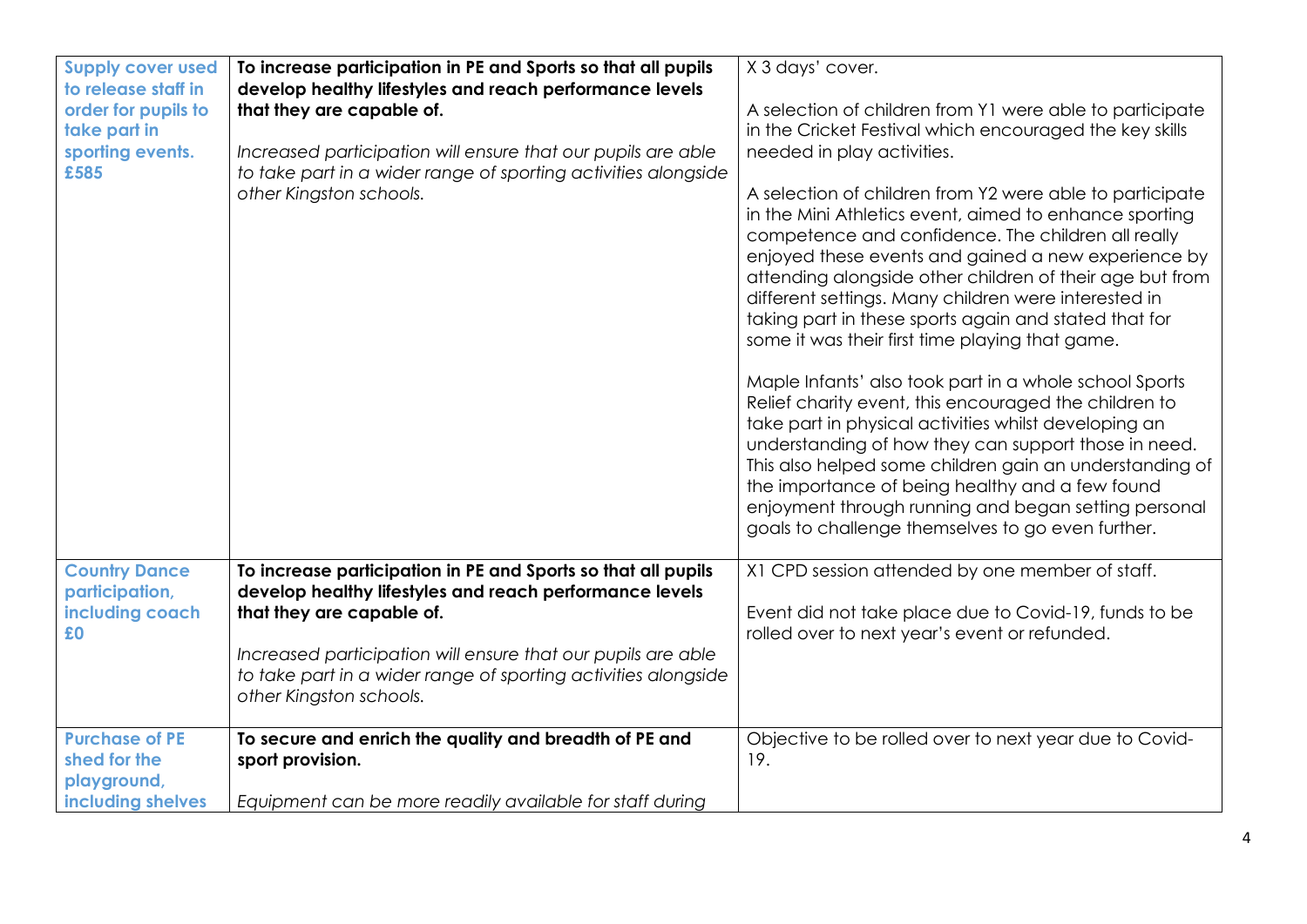| and storage<br>boxes.                                                                               | their PE lessons and therefore will increase opportunities for<br>outdoor learning.                                                                                                                                                                                                                                                                                                                                                                                                                                                                                                |                                                                                                                                                                                                                                                                                                                                                                                                                                                                                                                                                                                                                                                                                                                                                                                                                                   |
|-----------------------------------------------------------------------------------------------------|------------------------------------------------------------------------------------------------------------------------------------------------------------------------------------------------------------------------------------------------------------------------------------------------------------------------------------------------------------------------------------------------------------------------------------------------------------------------------------------------------------------------------------------------------------------------------------|-----------------------------------------------------------------------------------------------------------------------------------------------------------------------------------------------------------------------------------------------------------------------------------------------------------------------------------------------------------------------------------------------------------------------------------------------------------------------------------------------------------------------------------------------------------------------------------------------------------------------------------------------------------------------------------------------------------------------------------------------------------------------------------------------------------------------------------|
| <b>Variety of</b><br>resources to aid PE<br>lessons and<br>physical<br>development<br>Approx. £1900 | To secure and enrich the quality and breadth of PE and<br>sport provision.<br>We will be able to provide high quality PE sessions ensuring<br>equipment is up to date, in good condition and provides<br>an increased variety of physical activities.                                                                                                                                                                                                                                                                                                                              | A range of new equipment has been purchased to<br>enrich PE lessons, playtime and physical development<br>needs, including: gymnastics mats, skipping roles,<br>beanbags, hula hoops, footballs, basketballs, basketball<br>nets, playground balls, dance ribbons, scooter boards<br>etc. The increase in these resources have meant that<br>there is now more equipment available in lessons and<br>we don't have to share the resources as widely,<br>therefore children have more time using the equipment<br>and developing their individual skills. Many children<br>have shown particular development in their hand eye<br>coordination and their control when bouncing and<br>catching basketballs. The scooter boards in particular<br>have been enjoyed by children in need of gross motor<br>and balance interventions. |
| <b>Teddy Tennis</b><br><b>coaching EYFS</b>                                                         | To secure and enrich the quality and breadth of PE and<br>sport provision and to increase participation in PE and<br>Sports so that all pupils develop healthy lifestyles and reach<br>performance levels that they are capable of.<br>The children will experience high quality tennis sessions<br>which exposes pupils to another sporting activity. This<br>coaching is continued for pupils who attended our Nursery<br>and will support the children to continue to inspire their<br>interest and enjoyment in sport activities alongside<br>developing their skills further. | Teddy Tennis did not take place for our YR pupils during<br>the summer term due to Covid-19.                                                                                                                                                                                                                                                                                                                                                                                                                                                                                                                                                                                                                                                                                                                                      |
| <b>Gymnastics &amp;</b><br><b>Dance CPD for</b><br>class teachers                                   | To secure and enrich the quality and breadth of PE and<br>sport provision.                                                                                                                                                                                                                                                                                                                                                                                                                                                                                                         | Objective to be carried over to 20/21.                                                                                                                                                                                                                                                                                                                                                                                                                                                                                                                                                                                                                                                                                                                                                                                            |